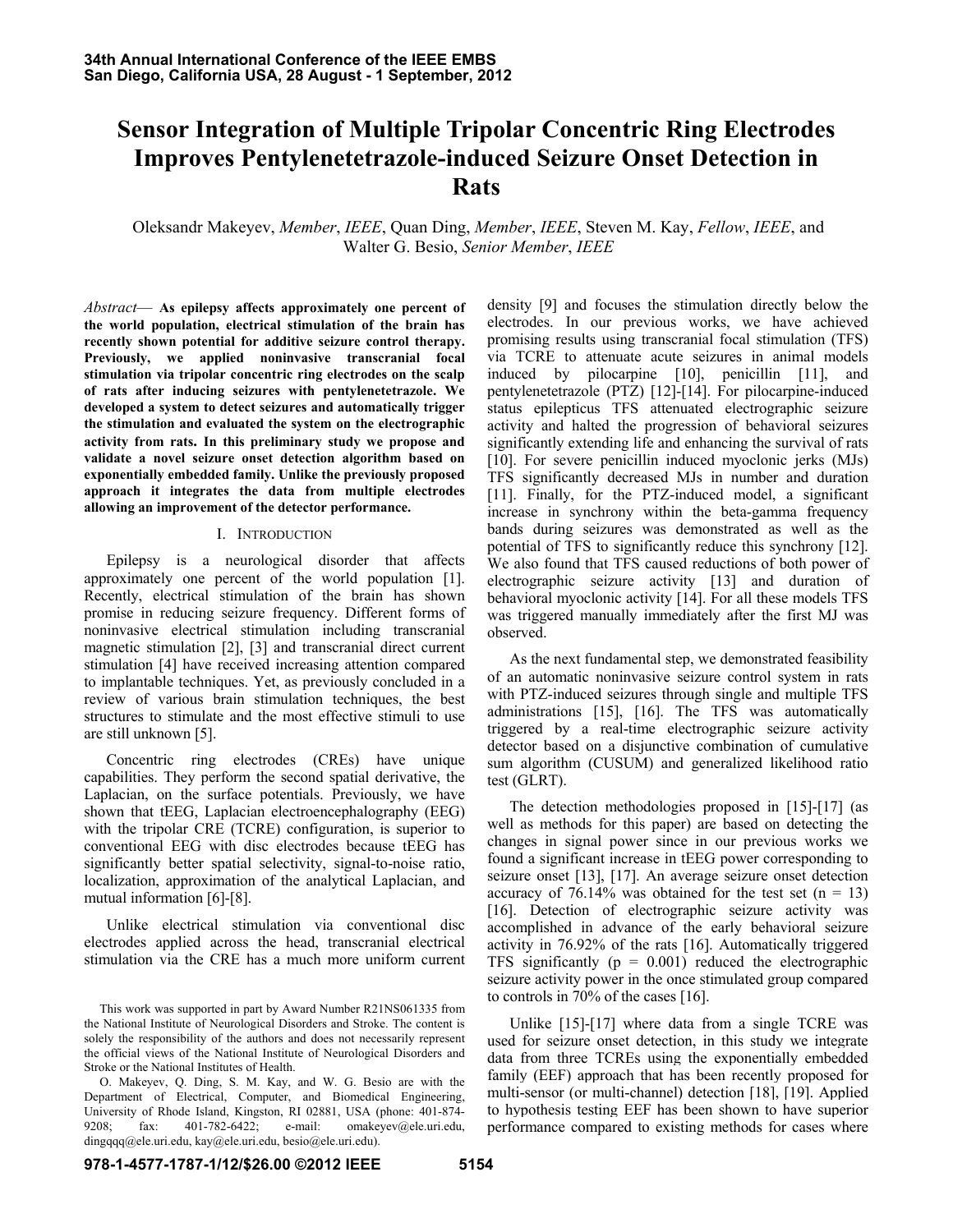the sensor outputs are not independent [18], [19]. Such is our case since sensor measurements could be correlated due to the common source and the relative sensor locations. The proposed seizure onset detection approach has been validated on the subset of the dataset used in [16] to allow direct comparison of performance with our previous disclosed methodology.

#### II. METHODS

#### *A. Dataset*

A short summary of the aspects of the original dataset collected in [16] that are the most relevant to the current study is presented below.

24 h before the induction of seizures adult male Sprague-Dawley rats were anesthetized, their scalps were shaved, and prepared with abrasive gel. Three custom-designed TCREs [6] were placed on the scalp with conductive paste and adhered with dental acrylic cement. One TCRE (1.0 cm dia.), used to record from and stimulate, was centered on the top of the head. Two other recording TCREs (6 mm dia.) were placed bilaterally behind the eyes, but in front of the ears. An isolated ground electrode was attached on the top of the neck behind the ears. The real-time CUSUM/GLRT based seizure detection was performed automatically using individual models i.e. detection was trained on baseline electrographic activity for each rat. All other detector parameters were selected from the training group of rats  $(n = 3)$  using grid search. Detection accuracy was calculated for the test group  $(n = 13)$  of which five rats were used as controls, five received a single dose of TFS (50 mA, 200 µs, 300 Hz, 2 m, biphasic, charge-balanced pulses) and three received two doses of TFS. Animals were divided into groups based on skin-to-electrode impedance. Lower impedances for the two TFS treated groups ensured effectiveness of TFS. Since TFS was applied between the outer ring and the central disc of the 1.0 cm TCRE the rat was given TFS if the impedance for the outer ring and the central disc to the ground electrode were both less than 10 KΩ. Otherwise, if this impedance was between 10 K $\Omega$  and 25 K $\Omega$  the animal was put into the control group ( $n = 5$ ).

To validate the seizure detection data were collected for each rat in the following way: first, 5 min of baseline tEEG were recorded to train the seizure detector. Next, the seizure detector was activated for 5 min of sham seizure activity (baseline) recording. Finally, seizures were induced with PTZ (55 mg/kg i.p.) and tEEG recording continued for another 15 min with one and two TFS dose groups receiving automatically triggered TFS. For tEEG derivation the EEG signals were preamplified (gain 100 and 0.3 Hz high pass filter) with a custom built preamplifier, amplified (gain 1000 and band pass of 1.0–100 Hz with the 60 Hz notch filter), and digitized (16 bits, 256 S/s). Next, two differential EEG signals from each TCRE were combined to give Laplacian derivation of the signal as reported previously by Besio [6]. Detection accuracy was calculated for periods of sham and real seizure until the first observed MJ (first clear behavioral seizure manifestation) with an exception of a 30 s handling period corresponding to the PTZ injection. Sensitivity,

specificity and overall accuracy were calculated for time windows of 5 s.

In [16] for each rat data recorded from one TCRE was selected for real-time seizure detection based on skin-toelectrode impedance and visual inspection of data. In this study we combine the data from all three TCREs using EEF for detection of a change in power as described below.

## *B. EEF Problem Statement*

This EEF derivation is for three TCREs but it can be easily extended for any number of electrodes. Let  $\{x_1^b, x_1^t\}, \{x_2^b, x_2^t\}, \{x_3^b, x_3^t\}$  be the de-meaned tEEG data from three TCREs respectively, where the superscript "*b*" represents the baseline data of length  $N_b$  and " $t$ " represents the testing data of length  $N_t$ . In other words,  $\mathbf{x}_1^b$ ,  $\mathbf{x}_2^b$ ,  $\mathbf{x}_3^b$  are the training data and  $\mathbf{x}_1^t, \mathbf{x}_2^t, \mathbf{x}_3^t$  are the validation data for the detector. We assume that all data follow Gaussian distributions:  $\mathbf{x}_i^b \sim N(\mathbf{0}, \sigma_{i,b}^2 \mathbf{I})$ ,  $\mathbf{x}_i^t \sim N(\mathbf{0}, \sigma_{i,t}^2 \mathbf{I})$  for  $i =$ 1,2,3 and we want to choose between two hypotheses:

$$
H_0: \sigma_{1,t}^2 = \sigma_{1,b}^2, \sigma_{2,t}^2 = \sigma_{2,b}^2, \sigma_{3,t}^2 = \sigma_{3,b}^2
$$
  

$$
H_1: \sigma_{1,t}^2 > \sigma_{1,b}^2, \sigma_{2,t}^2 > \sigma_{2,b}^2, \sigma_{3,t}^2 > \sigma_{3,b}^2
$$

Under the null hypothesis the variances of baseline and testing segments for each TCRE are equal meaning that there is no significant change in power (equal to variance for demeaned segments). The alternative being a significant rise in power is detected meaning detection of seizure onset.

#### *C. EEF Implementation*

We also assume that  $\sigma_{1,b}^2, \sigma_{2,b}^2, \sigma_{3,b}^2$  can be estimated accurately, which is possible if we have sufficient number of

samples: 
$$
\sigma_{i,b}^2 = \frac{1}{N_b} \sum_{n=1}^{N_b} (x_i^b[n])^2
$$
 for  $i = 1, 2, 3$ . Now we can

re-write the hypothesis testing problem in a different way:

$$
H_0: \mathbf{x}_1^t \sim N(\mathbf{0}, \sigma_{1,b}^2 \mathbf{I}), \mathbf{x}_2^t \sim N(\mathbf{0}, \sigma_{2,b}^2 \mathbf{I}), \mathbf{x}_3^t \sim N(\mathbf{0}, \sigma_{3,b}^2 \mathbf{I})
$$
  
\n
$$
H_1: \mathbf{x}_1^t \sim N(\mathbf{0}, \sigma_{1,t}^2 \mathbf{I}), \mathbf{x}_2^t \sim N(\mathbf{0}, \sigma_{2,t}^2 \mathbf{I}), \mathbf{x}_3^t \sim N(\mathbf{0}, \sigma_{3,t}^2 \mathbf{I})
$$
  
\nwhere  $\sigma_{1,b}^2, \sigma_{2,b}^2, \sigma_{3,b}^2$  are assumed to be known and  $\sigma_{1,t}^2, \sigma_{2,t}^2, \sigma_{3,t}^2$  are the unknown variances such that  $\sigma_{1,t}^2 > \sigma_{1,b}^2, \sigma_{2,t}^2 > \sigma_{2,b}^2, \sigma_{3,t}^2 > \sigma_{3,b}^2$ . Since under  $H_0$  there is no seizure, we assume that  $\mathbf{x}_1^t, \mathbf{x}_2^t, \mathbf{x}_3^t$  are independent.  
\nTherefore, we have for *p* being the probability density function (PDF):

$$
p(\mathbf{x}_1^t, \mathbf{x}_2^t, \mathbf{x}_3^t; H_0) = p(\mathbf{x}_1^t; H_0) p(\mathbf{x}_2^t; H_0) p(\mathbf{x}_3^t; H_0)
$$

As shown in [18] the EEF can be expressed as: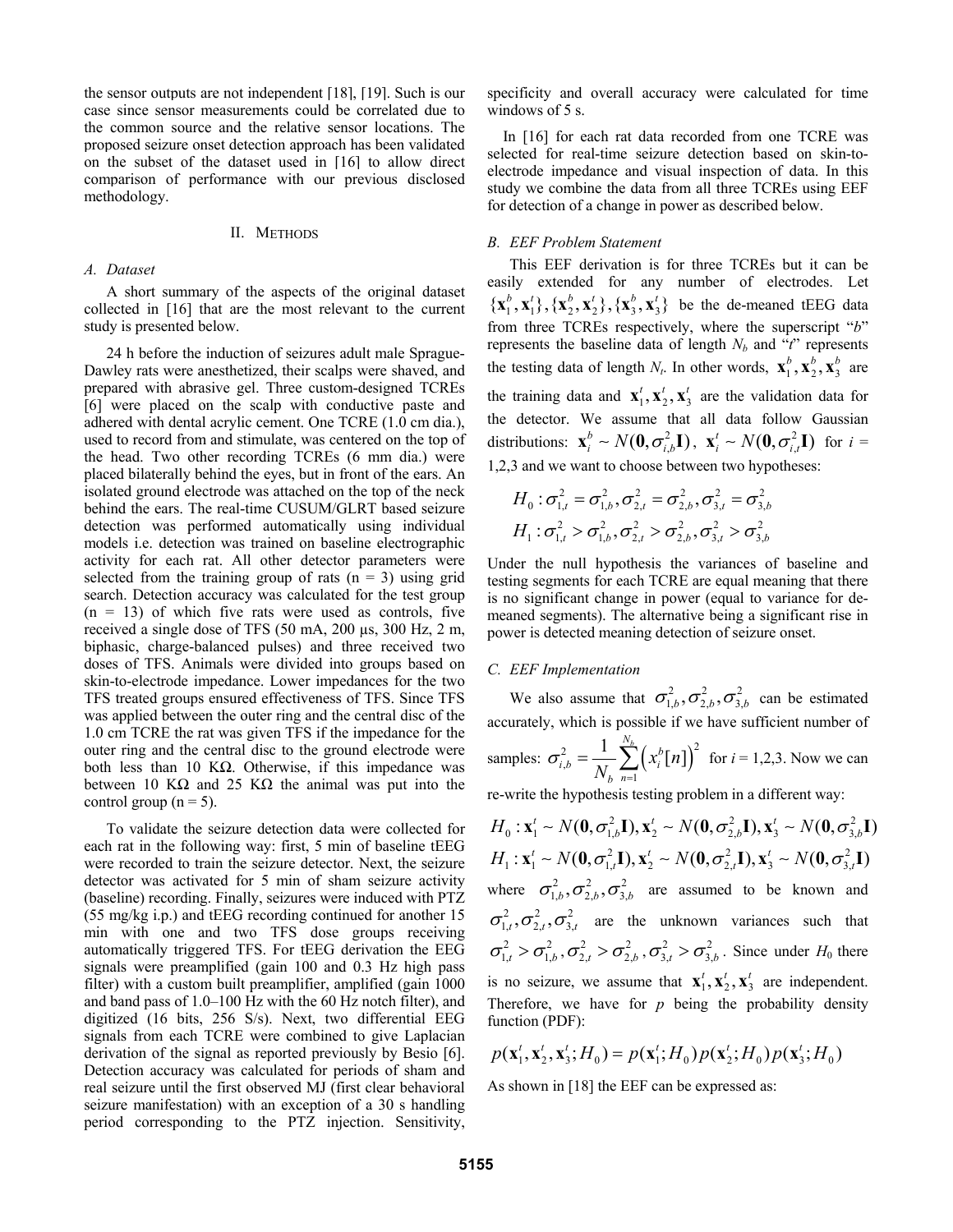$$
p_{\eta_1, \eta_2, \eta_3}(\mathbf{x}_1^t, \mathbf{x}_2^t, \mathbf{x}_3^t)
$$
  
=  $\exp \left[ \eta_1 \ln \frac{p(\mathbf{x}_1^t; H_1)}{p(\mathbf{x}_1^t; H_0)} + \eta_2 \ln \frac{p(\mathbf{x}_2^t; H_1)}{p(\mathbf{x}_2^t; H_0)} + \eta_3 \ln \frac{p(\mathbf{x}_3^t; H_1)}{p(\mathbf{x}_3^t; H_0)} - K(\eta_1, \eta_2, \eta_3) + \ln p(\mathbf{x}_1^t, \mathbf{x}_2^t, \mathbf{x}_3^t; H_0) \right]$ 

where  $0 \le \eta_1, \eta_2, \eta_3 \le 1$  and

$$
K(\eta_1, \eta_2, \eta_3)
$$
  
=  $\ln E_0 \left[ \exp \left( \eta_1 \ln \frac{p(\mathbf{x}_1'; H_1)}{p(\mathbf{x}_1'; H_0)} + \eta_2 \ln \frac{p(\mathbf{x}_2'; H_1)}{p(\mathbf{x}_2'; H_0)} + \eta_3 \ln \frac{p(\mathbf{x}_3'; H_1)}{p(\mathbf{x}_3'; H_0)} \right) \right]$ 

is the normalizing factor to guarantee a valid PDF. Once we find  $\hat{\eta}_1, \hat{\eta}_2, \hat{\eta}_3$  as the maximum likelihood estimates (MLEs) of

$$
\eta_1, \eta_2, \eta_3
$$
, we decide  $H_1$  if  $2 \ln \frac{p_{\hat{\eta}_1, \hat{\eta}_2, \hat{\eta}_3}(\mathbf{x}_1^t, \mathbf{x}_2^t, \mathbf{x}_3^t)}{p(\mathbf{x}_1^t, \mathbf{x}_2^t, \mathbf{x}_3^t; H_0)} > \gamma$ .

Letting  $\theta_i = -\eta_i \left( \frac{1}{2 \sigma_{i,t}^2} - \frac{1}{2 \sigma_{i,t}^2} \right)$ 1 1  $\mu_i = H_i \left( 2 \sigma_{i,t}^2 - 2 \sigma_{i,b}^2 \right)$  $\theta_i = -\eta_i \left( \frac{1}{2\sigma_{ii}^2} - \frac{1}{2\sigma_{ii}^2} \right)$  $\left( \sqrt{2\sigma_{i,t}} \quad 2\sigma_{i,b} \right)$ for  $i = 1,2,3$ , we can re-

parameterize the EEF as  $p_{\theta,\theta,\theta}(\mathbf{x}_1^t, \mathbf{x}_2^t, \mathbf{x}_3^t)$  and equivalently find the maximum over  $\theta_1, \theta_2, \theta_3$ . It can be shown that the MLEs are:

$$
\hat{\theta}_{i} = \left(\frac{1}{2\sigma_{i,b}^{2}} - \frac{N_{t}}{2\sum_{n=1}^{N_{t}}(x_{i}^{t}[n])^{2}}\right)u\left(\frac{\sum_{n=1}^{N_{t}}(x_{i}^{t}[n])^{2}}{N_{t}} - \sigma_{i,b}^{2}\right)
$$

for  $i = 1,2,3$  where  $u(·)$  is the unit step function. Note that if  $\frac{1}{N} \left( x_i^t[n] \right)^2 < \sigma_i^2$ *x n*

 $\frac{\frac{N_t}{n-1} (x_i^t[n])^2}{N_t} < \sigma_{i,b}^2$  $\frac{\sum_{n=1}^{N_t} (x_i'[n])^2}{N_t} < \sigma_{i,b}^2$  then  $\hat{\theta}_i = 0$  which is the case when the

*i*-th sensor provides no information. Finally, it can be shown that the EEF decides  $H_1$  if:

$$
T(x) = 2 \ln \frac{p_{\hat{\theta}_1, \hat{\theta}_2, \hat{\theta}_3}(\mathbf{x}_1', \mathbf{x}_2', \mathbf{x}_3')}{p(\mathbf{x}_1', \mathbf{x}_2', \mathbf{x}_3'; H_0)}
$$
  
=  $2 \hat{\theta}_1 \sum_{n=1}^{N_t} (x_1'[n])^2 + 2 \hat{\theta}_2 \sum_{n=1}^{N_t} (x_2'[n])^2 + 2 \hat{\theta}_3 \sum_{n=1}^{N_t} (x_3'[n])^2$   
+  $N_t \ln(1 - 2\sigma_{1,b}^2 \hat{\theta}_1) + N_t \ln(1 - 2\sigma_{1,b}^2 \hat{\theta}_2) + N_t \ln(1 - 2\sigma_{1,b}^2 \hat{\theta}_3) > \gamma$ 

where  $T(x)$  is the test statistic and the threshold  $\gamma$  is selected for a given false alarm rate  $P_{FA}$ . It can be shown that  $T(x)$ asymptotically follows chi-squared distribution with three degrees of freedom allowing one to set γ accordingly.

## III. RESULTS

For this preliminary validation of EEF we used a subset of the dataset from [16] corresponding to the control group ( $n =$ 5). The control data was selected because it does not contain automatically triggered periods of TFS that have to be excluded from accuracy evaluation. This evaluation followed the guidelines of [16] including size of testing data window  $N_t$  equal to 5 s and the three-of-three smoothing algorithm (for three consecutive detections the third one was marked as seizure onset). All the available baseline data was used for

TABLE I PERFORMANCE METRICS FOR CUSUM/GLRT AND EEF DETECTORS AND THEIR DISJUNCTIVE COMBINATION.

| Detector                     | Average                             |                            |                            | Rats<br>with<br>seizure                                    | Mean<br>time<br>from                                           |
|------------------------------|-------------------------------------|----------------------------|----------------------------|------------------------------------------------------------|----------------------------------------------------------------|
|                              | Overall<br>accu-<br>racy<br>$(\% )$ | Sensi-<br>tivity<br>$(\%)$ | Speci-<br>ficity<br>$(\%)$ | onset<br>detected<br>prior to<br>the<br>first MJ<br>$(\%)$ | PTZ<br>injection<br>to<br>seizure<br>onset<br>detection<br>(s) |
| <b>CUSUM/</b><br><b>GLRT</b> | 79.8                                | 29.1                       | 98.34                      | 80                                                         | 26.6                                                           |
| <b>EEF</b>                   | 81.73                               | 69.35                      | 95.98                      | 100                                                        | 18.2                                                           |
| Disjunctive<br>combination   | 82.17                               | 72.02                      | 94.32                      | 100                                                        | 17                                                             |

EEF training, i.e.  $N_b$  was equal to 5 min. Out of 3 rats used in [16] for detector training only two were controls and as such were used to train the EEF. No results are reported for the training set  $(n = 2)$ . As in [16] training was performed using grid search maximizing the overall accuracy for a range of  $P_{FA}$  values. Suboptimal  $P_{FA}$  equal to 10<sup>-6</sup> was obtained in training and used for validation.

The results obtained on the validation set  $(n = 5)$  are presented in Table 1. It can be seen that obtained CUSUM/GLRT results are comparable to the ones obtained for the full dataset  $(n = 13)$  in [16]. EEF outperforms CUSUM/GLRT with more than twice the sensitivity and comparable specificity, higher percentage of rats with seizure onset detected prior to MJ, and faster seizure onset detection. At the same time the disjunctive combination of CUSUM/GLRT and EEF with detections from either detector combined using logical OR fusion did not show a significant improvement over EEF. This may suggest that EEF showed near optimal performance for this particular data. Individual test statistics and detections for periods of sham seizure (5 min) and seizure (before the first MJ) are presented in Fig. 1. Rat *A* never developed a MJ even though there was



seizure before the first MJ ( $n = 5$ ; letters  $A$ - $E$  denote individual rats).